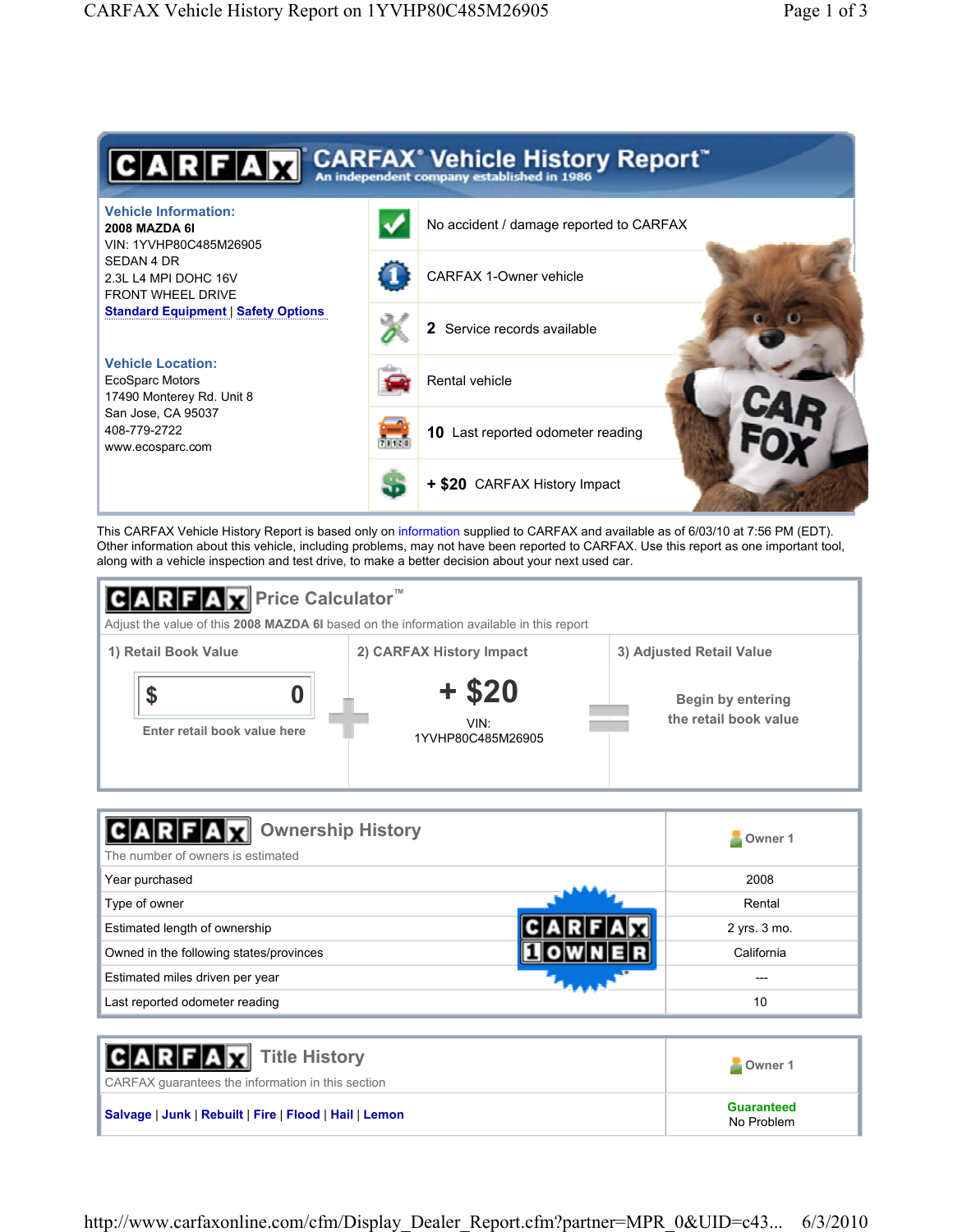| Not Actual Mileage   Exceeds Mechanical Limits                                                                                                                                                                                                                                          | <b>Guaranteed</b><br>No Problem |  |  |  |  |  |
|-----------------------------------------------------------------------------------------------------------------------------------------------------------------------------------------------------------------------------------------------------------------------------------------|---------------------------------|--|--|--|--|--|
| <b>GUARANTEED</b> - None of these major title problems were reported by a state Department of Motor Vehicles<br>(DMV). If you find that any of these title problems were reported by a DMV and not included in this report,<br>CARFAX will buy this vehicle back. Register   View Terms |                                 |  |  |  |  |  |
| <b>Additional History</b><br>Not all accidents / issues are reported to CARFAX                                                                                                                                                                                                          | Owner 1                         |  |  |  |  |  |
| <b>Total Loss</b>                                                                                                                                                                                                                                                                       | No Issues                       |  |  |  |  |  |
| No total loss reported to CARFAX.                                                                                                                                                                                                                                                       | Reported                        |  |  |  |  |  |
| <b>Structural / Frame Damage</b>                                                                                                                                                                                                                                                        | No Issues                       |  |  |  |  |  |
| No structural / frame damage reported to CARFAX.                                                                                                                                                                                                                                        | Reported                        |  |  |  |  |  |
| <b>Airbag Deployment</b>                                                                                                                                                                                                                                                                | No Issues                       |  |  |  |  |  |
| No airbag deployment reported to CARFAX.                                                                                                                                                                                                                                                | Reported                        |  |  |  |  |  |
| <b>Odometer Rollback</b>                                                                                                                                                                                                                                                                | No Issues                       |  |  |  |  |  |
| No indication of an odometer rollback.                                                                                                                                                                                                                                                  | Indicated                       |  |  |  |  |  |
| <b>Accident / Damage</b>                                                                                                                                                                                                                                                                | No Issues                       |  |  |  |  |  |
| No accidents or damage reported to CARFAX.                                                                                                                                                                                                                                              | Reported                        |  |  |  |  |  |
| <b>Manufacturer Recall</b>                                                                                                                                                                                                                                                              | No Recalls                      |  |  |  |  |  |
| No recalls still require repair.                                                                                                                                                                                                                                                        | Reported                        |  |  |  |  |  |

|                                                                  |                                                     | <b>Detailed History</b>        |                                        |                                                                                    |                                                                                                            |                                                                                                                                                                                                | Glossary |
|------------------------------------------------------------------|-----------------------------------------------------|--------------------------------|----------------------------------------|------------------------------------------------------------------------------------|------------------------------------------------------------------------------------------------------------|------------------------------------------------------------------------------------------------------------------------------------------------------------------------------------------------|----------|
| Owner 1                                                          |                                                     | Date:                          | Mileage:                               | Source:                                                                            |                                                                                                            | <b>Comments:</b>                                                                                                                                                                               |          |
| Purchased:<br>Type:<br>Where:<br>Est. miles/year:<br>Est. length | 2008<br>Rental<br>California<br>$--$<br>$2/29/08 -$ | 02/27/2008                     |                                        | Fremont Ford Mazda<br>Newark, CA<br>510-651-5600<br>www.fremontford.com            |                                                                                                            | Pre-delivery inspection completed                                                                                                                                                              |          |
| owned:                                                           | present<br>(2 yrs. 3 mo.)                           | 02/29/2008<br>California<br>10 | Motor Vehicle Dept.<br>San Leandro, CA |                                                                                    | Title issued or updated<br>First owner reported<br>Registered as<br>rental vehicle                         |                                                                                                                                                                                                |          |
|                                                                  |                                                     | 05/02/2008                     |                                        | Capitol Mazda<br>San Jose, CA<br>408-723-8800<br>www.capitolmazdasj.c<br><b>om</b> |                                                                                                            | Brakes checked<br>Tire condition and pressure checked<br>Battery/charging system checked<br>Maintenance inspection completed<br>Drivability/performance checked<br>Steering/suspension checked |          |
|                                                                  |                                                     | 06/03/2010                     |                                        | Inc.                                                                               |                                                                                                            | Mazda Motor of America, No recalls open for repair                                                                                                                                             |          |
|                                                                  |                                                     |                                |                                        |                                                                                    | I'm here to help! Print and bring my SmartBuyer Checklist<br>when you go to test drive this 2008 Mazda 6I. |                                                                                                                                                                                                |          |
|                                                                  |                                                     |                                |                                        |                                                                                    |                                                                                                            |                                                                                                                                                                                                |          |

Have Questions? Consumers, please visit our Help Center at www.carfax.com. Dealers or Subscribers, please visit our Help Center at www.carfaxonline.com.

http://www.carfaxonline.com/cfm/Display\_Dealer\_Report.cfm?partner=MPR\_0&UID=c43... 6/3/2010